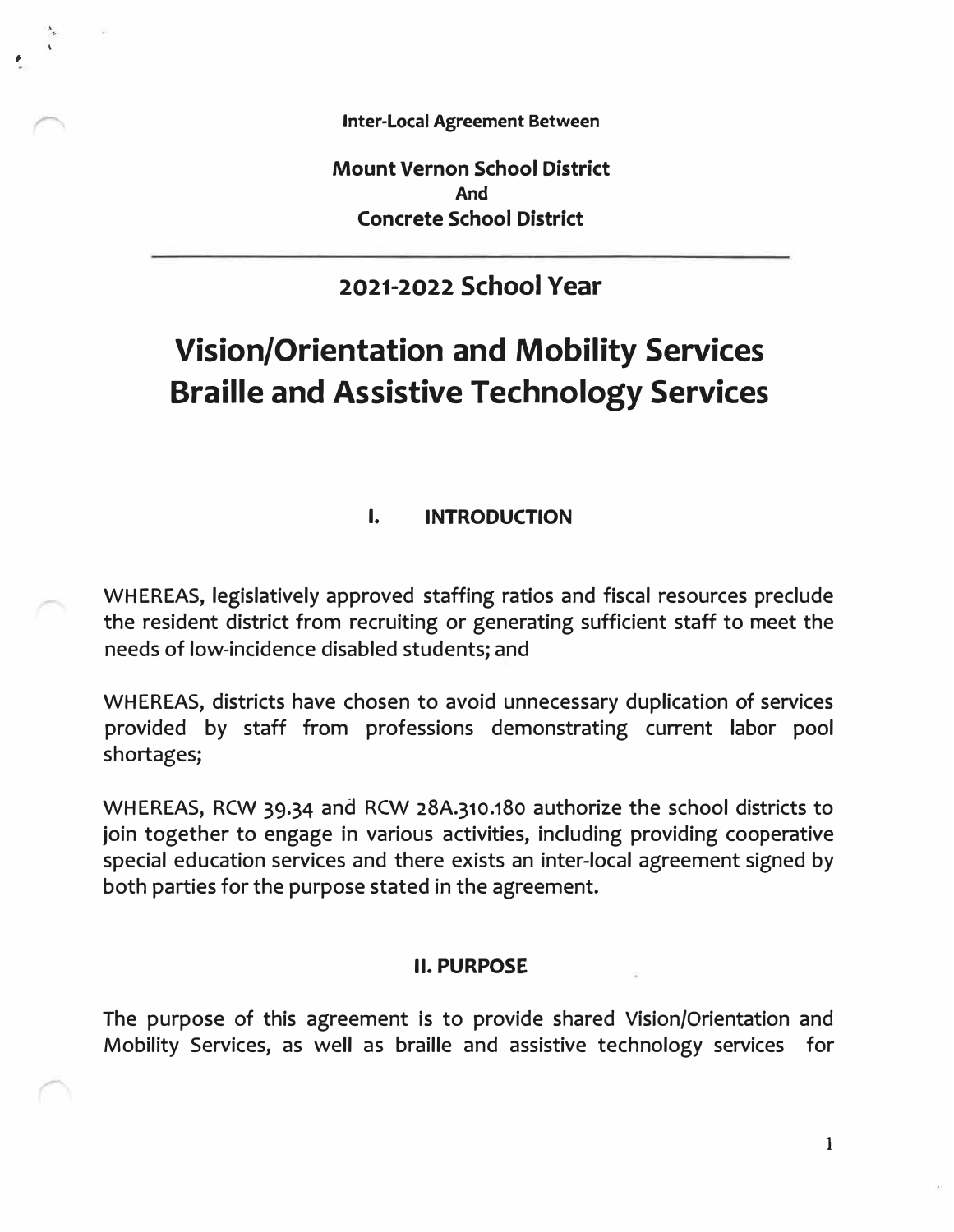qualified students, between the two aforementioned districts, as authorized by the aforementioned statutes and RCW 28A.320.080 or other applicable laws.

## **Ill. MEMBERSHIP**

Membership in this cooperative requires all members to sign this inter-local agreement.

# **IV. FINANCING/COSTS/RATES**

**Concrete School District, as a participant in this cooperative plan commits to pay to Mount Vernon School District up to \$15,300 an amount sufficient to reimburse Mount Vernon School District for:** 

- **1. Teacher of the Visually Jmpaired/Orientation and Mobility Specialist (up to 12 hours per month x 10 months x \$So/hour= \$9,600)**
- **2. Mileage to be reimbursed at a rate of .58 cents/mile ( estimate \$900)**
- **3. Braillist/Assistive Tech time estimated to be 12 hours per month x 10 months \$40/hr = \$4,800**

# **Total contract amount not to exceed \$15,300**

Billing will be submitted to Concrete School District in the month after services have been provided to account for actual hours and mileage incurred.

# **V. RIGHTS & OBLIGATIONS OF THE DISTRICTS**

Each district acknowledges that by entering into this inter-district cooperative agreement they are causing financial commitments by other parties to occur,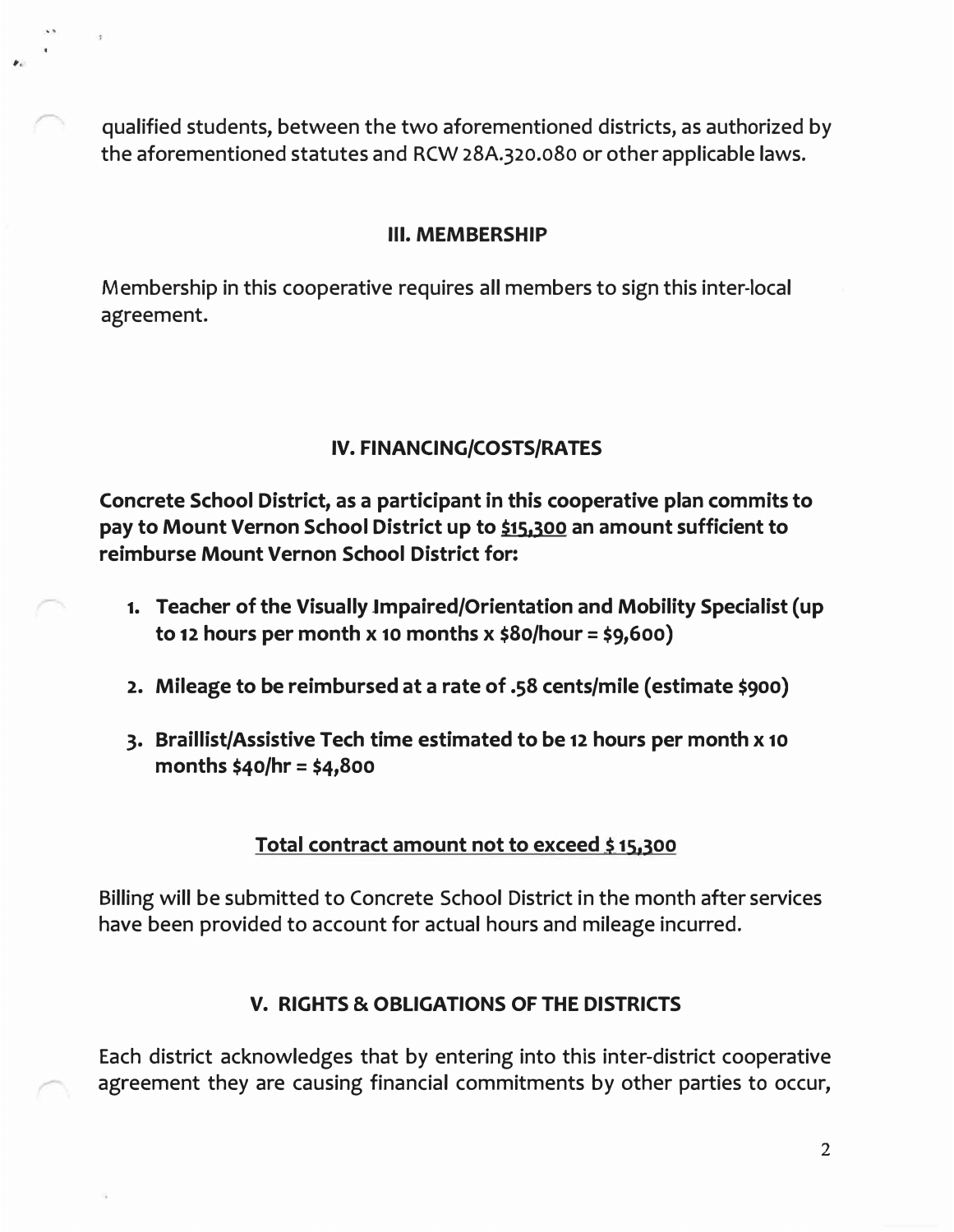and therefore they agree they will not terminate prior to the expiration provisions of part VIII below without the consent of Concrete School District and any other party to this agreement that would suffer financially thereby. In the event of such unilateral termination without consent, the terminating party agrees to indemnify and pay other parties that have not agreed thereto for any financial loss which results from such termination.

## **VI. DISPUTE RESOLUTION**

Disputes arising out of this agreement shall be resolved in the following fashion:

The disputing parties may present their arguments to the head of Special Education of the serving district, to make a determination. If need be, it may be then referred to the Superintendent of the serving district.

#### **VII. TERM OF AGREEMENT/TERMINATION**

This agreement begins September **1, 2021** and terminates on June **30, 2022.** 

#### **VIII. DISTRIBUTION OF ASSETS ON TERMINATION/DISSOLUTION**

All assets acquired by Mount Vernon School District and placed in service for the cooperative during this agreement shall remain the property of Mount Vernon School District.

## **IX. ASSIGNMENT/WAIVER/SEVERABILITY**

No rights or responsibilities required or authorized by this agreement can be assigned by any party hereto unless otherwise allowed in this agreement.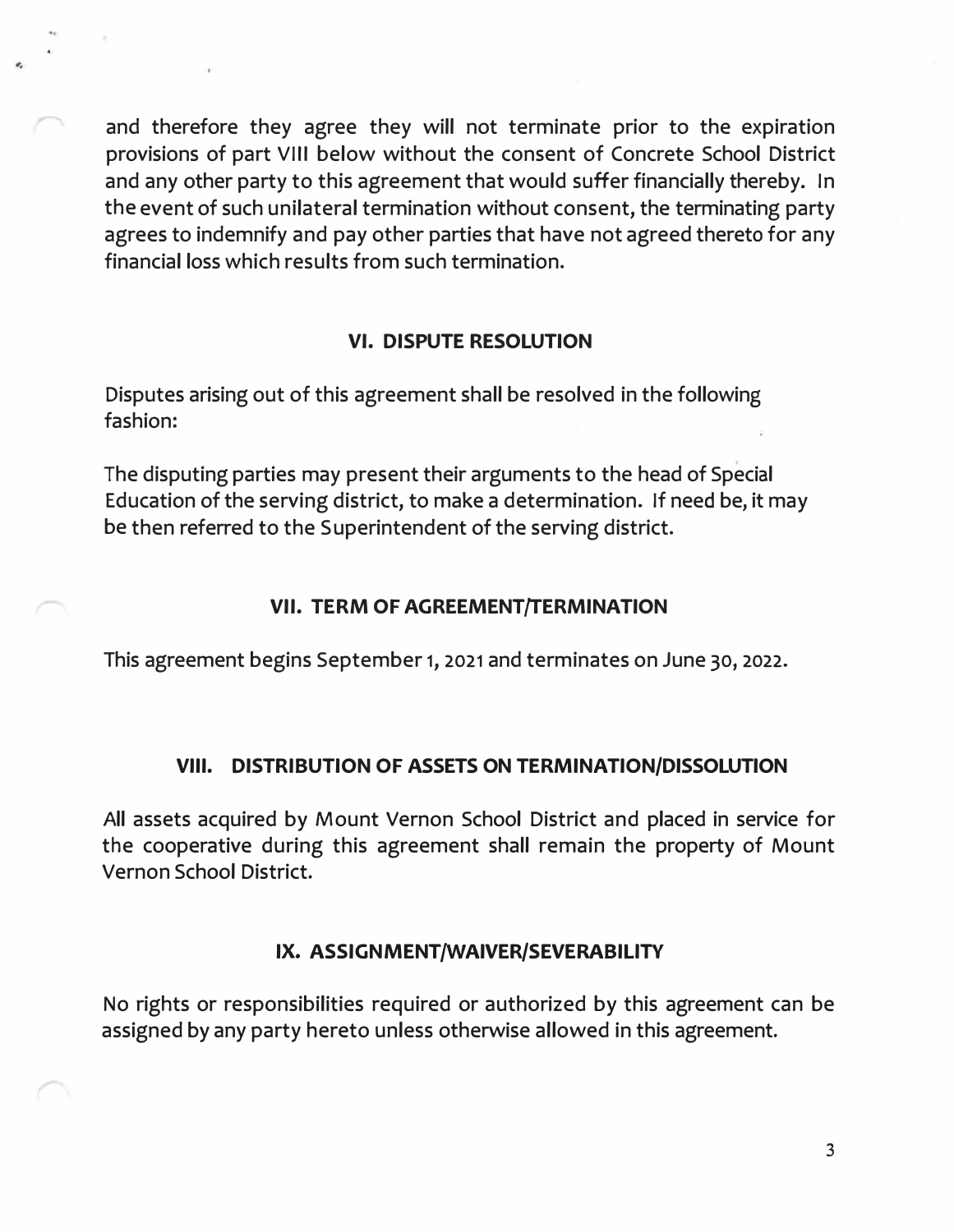No provision of this agreement, or the right to receive reasonable performance or any act called for by its terms, shall be deemed waived by a breach thereof as to a particular transaction or occurrence.

If any term or condition of this agreement or application thereof to any person or circumstance is held invalid, such invalidity shall not affect other terms, conditions, or applications of this agreement which can be given effect without the invalid term, condition, or application; to this end the terms and conditions of this agreement are declared severable.

#### **X. HEADINGS/SIGNATURES/APPROVAL**

The headings of each section of this agreement are only provided for the aid to the reader. If there is any inconsistency between the headings and the context, and context will prevail.

By signing this agreement, the parties acknowledge that they have read and understand this agreement, including any supplements or attachments thereto, and do agree thereto in every particular. The parties further agree that this agreement, together with any appendices, constitutes the entire agreement between the parties and supersedes all communications, written or oral, heretofore related to the subject matter of this agreement.

By signing below, each party affirms that this agreement has been approved by his/her Board of Directors or he/she has been given authority by such board to enter into this agreement. If this approval is provided through a resolution, a -Copy of said resolution will be attached hereto.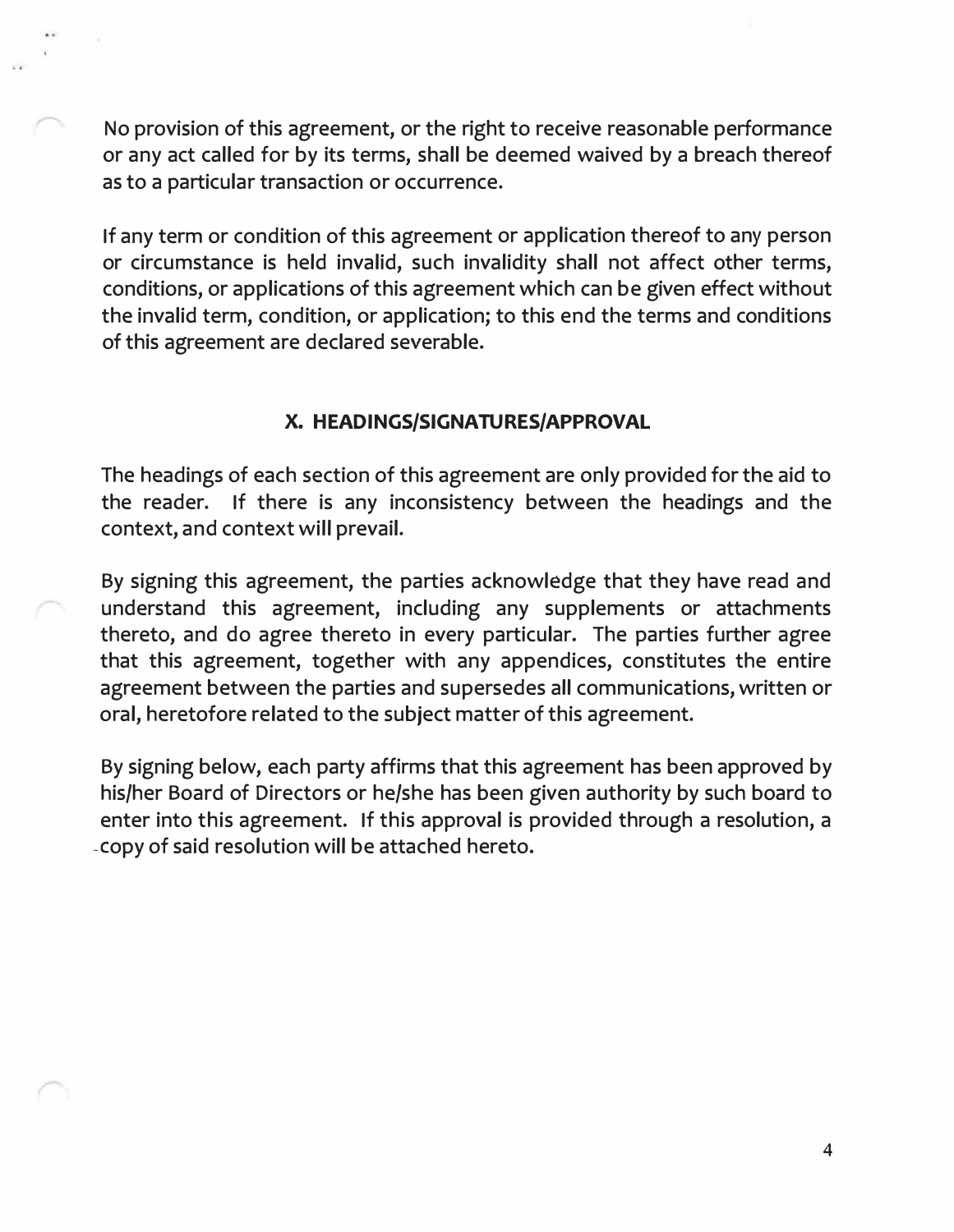Mount Vernon School District Skagit County, Washington

 $1|z|$ DATE:

Concrée School District

Skagit County, Washington